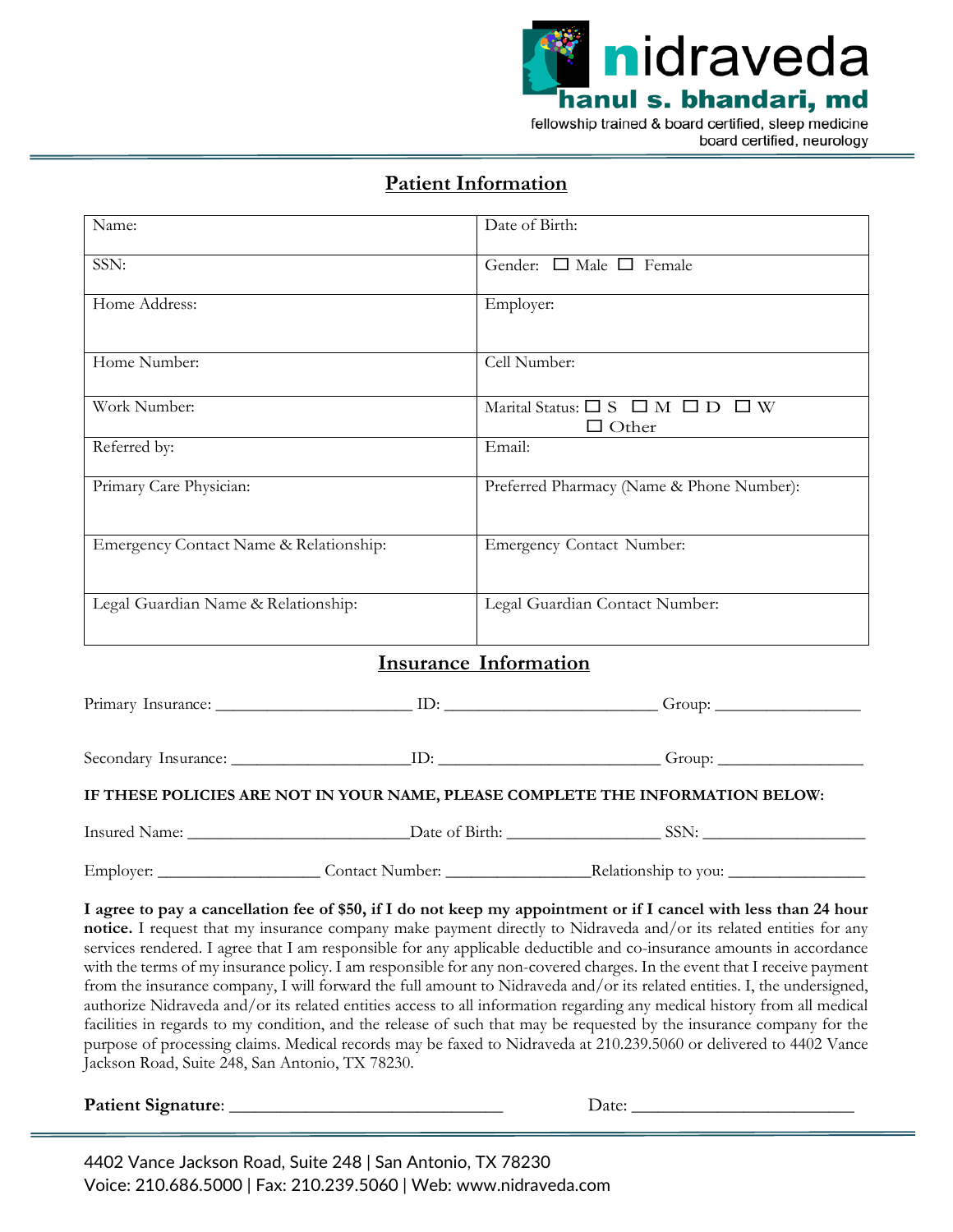nidraveda hanul s. bhandari, md fellowship trained & board certified, sleep medicine board certified, neurology

|        | Reason for Visit today (Primary Problem/ Symptom): ______________________________ |        |                                                              |  |  |
|--------|-----------------------------------------------------------------------------------|--------|--------------------------------------------------------------|--|--|
|        | Please check the symptoms you have and write the duration next to each one:       |        |                                                              |  |  |
| □      | Snoring                                                                           |        | $\Box$ Sleepwalking                                          |  |  |
|        | Someone witnessed you stop breathing when<br>asleep                               |        | $\Box$ Feeling paralyzed when falling asleep or waking<br>up |  |  |
| ப      | Choking/gasping for breath during sleep                                           | $\Box$ | Vivid dreams                                                 |  |  |
| □      | Sweating heavily at night                                                         | $\Box$ | Feeling weak with certain emotions (i.e. happy,              |  |  |
| ⊔      | Waking up with heartburn or reflux                                                |        | laughing)                                                    |  |  |
| □      | Waking up to urinate                                                              | ப      | Feeling sleepy while driving                                 |  |  |
| ப      | Difficulty falling asleep                                                         | $\Box$ | Seizures                                                     |  |  |
| ⊔      | Awakening in middle of night                                                      | □      | Episodes of confusion                                        |  |  |
| □      | Frequent breathing through the mouth                                              | $\Box$ | Tongue and/or cheek biting                                   |  |  |
| $\Box$ | Leg kicking                                                                       | $\Box$ | Frequent falls                                               |  |  |
| ப      | Morning dry mouth                                                                 | □      | Urinary and/or fecal incontinence                            |  |  |
| □      | Unrefreshing Sleep                                                                | $\Box$ | Loss of consciousness                                        |  |  |
| □      | Teeth grinding during sleep                                                       | $\Box$ | Acting out dreams                                            |  |  |
| □      | Excessive sleepiness during the day                                               | □      | Screaming while asleep                                       |  |  |
| □      | Frequent awakenings at night (If so, how many                                     | □      | Head trauma                                                  |  |  |
|        |                                                                                   | □      |                                                              |  |  |
| ப      | Waking up unrefreshed in the morning                                              | $\Box$ | Light and/or sound sensitivity                               |  |  |
| □      | Seasonal Allergies                                                                | ப      | Nausea and/or vomiting                                       |  |  |
| $\Box$ | Trouble falling and/or staying asleep                                             | $\Box$ |                                                              |  |  |
| □      | Difficulty returning to sleep                                                     | □      | Tingling, numbness, and/or burning sensations                |  |  |
| $\Box$ | Nightmares                                                                        |        |                                                              |  |  |

#### **Procedural History:**

| $\Box$ Other: $\Box$ |  |
|----------------------|--|
|                      |  |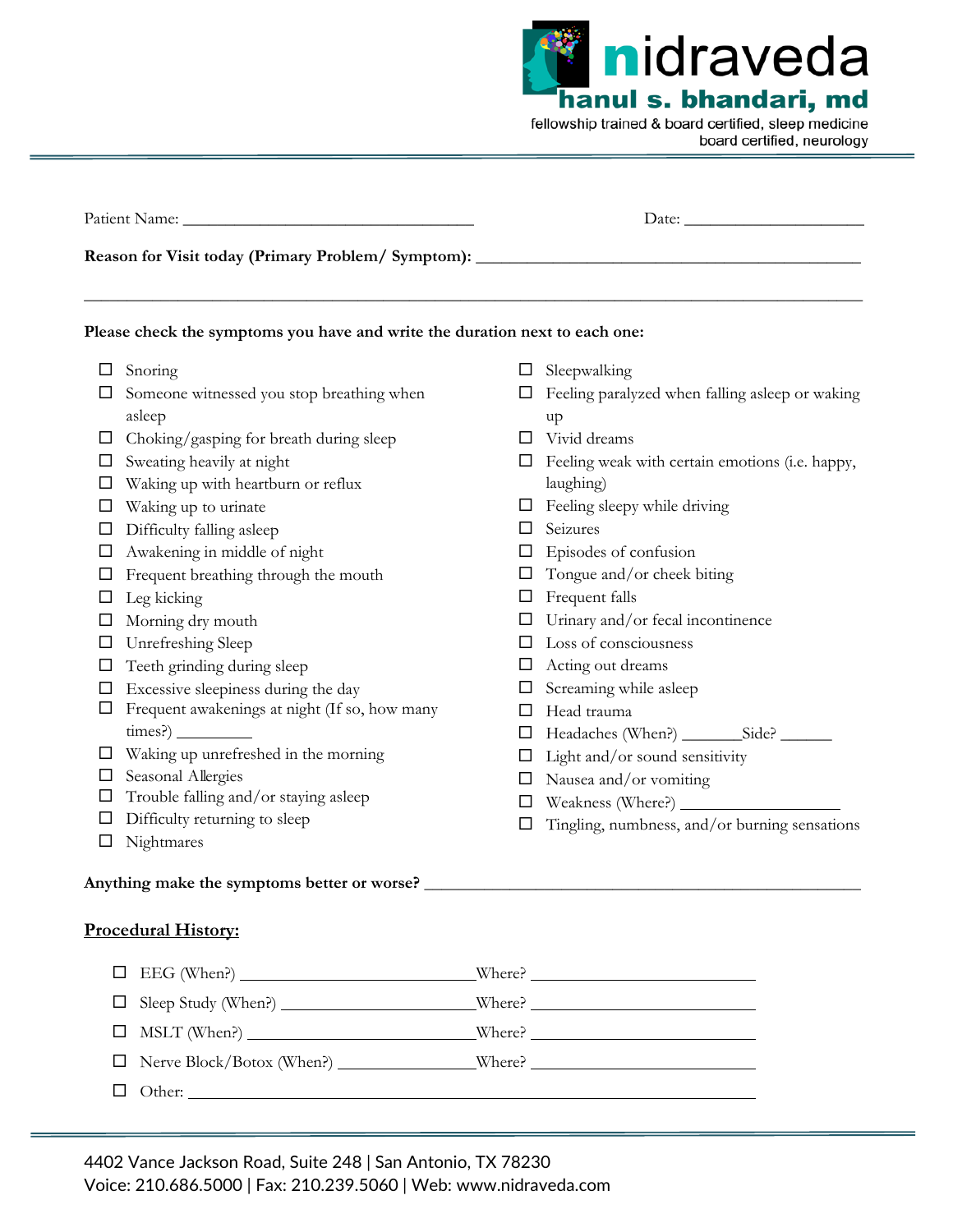

## **Patient Questionnaire**

| <u>Sleep Schedule &amp; Hygiene:</u>                                                         |  |  |
|----------------------------------------------------------------------------------------------|--|--|
| Sleep time: <u></u> □ AM □ PM Time to fall asleep: ______ min Wake up time: ______ □ AM □ PM |  |  |
| Naps per week: ____________ Average duration of nap: ___________                             |  |  |
| Drink alcohol? $\Box Y \Box N$ If so, how many per week?                                     |  |  |
| Caffeine (sodas, coffee, tea, energy bars/drinks)? $\Box Y \Box N$ If so, how many per week? |  |  |
|                                                                                              |  |  |
| If yes, how many packs per day? _______________ How long? ______________________             |  |  |

#### **Epworth Sleepiness Scale** - How likely are you to FALL ASLEEP in the following situations? Please circle one number on each line.

|                                                                   | Never    | Slight              | Medium    | High     |
|-------------------------------------------------------------------|----------|---------------------|-----------|----------|
| As a passenger in a car for an hour without a break               | $\Box$ 0 |                     | $\Box$ 2. | $\Box$ 3 |
| In a car, while stopped for a few minutes in traffic              | $\Box$ 0 |                     | $\Box$ 2  | $\Box$ 3 |
| Lying down to rest in afternoon when circumstances permit         | $\Box$ 0 | l 11                | $\Box$ 2  | $\Box$ 3 |
| Sitting and reading                                               | $\Box$ 0 | <b>11</b>           | $\Box$ 2  | $\Box$ 3 |
| Sitting and talking to someone                                    | $\Box$ 0 | l 11                | $\Box$ 2  | $\Box$ 3 |
| Sitting quietly after lunch without having consumed alcohol       | $\Box$ 0 | ⊓ 1                 | $\Box$ 2  | $\Box$ 3 |
| Sitting, inactive in public place (such as, a theater or meeting) | $\Box$ 0 | $\Box$ 1            | $\Box$ 2  | $\Box$ 3 |
| Watching TV                                                       | $\Box$ 0 | -r⊒ ″               | $\Box$ 2  | $\Box$ 3 |
|                                                                   |          | <b>Total Score:</b> |           |          |

#### **Medical History:**

- □ Allergic Rhinitis
- □ Anxiety
- $\Box$  Arthritis
- $\Box$  Asthma
- $\Box$  Acid Reflux
- □ Back Problems
- $\Box$  Cancer (Type:
- $\Box$  COPD
- $\Box$  Depression
- $\square$  Diabetes
- Disc Disease
- $\Box$  Epilepsy
- Fibromyalgia
- $\Box$  Gout
- □ Head Trauma
- □ Heart Attack
- □ Heart Failure
- Heart Disease
- $\Box$  High Blood Pressure
- □ HighCholesterol
- $\Box$  Hypothyroidism
- □ Hypertension
- $\square$  Insomnia
- Kidney Disease
- Migraines
- □ Narcolepsy
- **Obstructive Sleep Apnea**
- PTSD
- Restless Legs Syndrome
- □ Stroke
- $\square$  TIA
- □ Vertigo
- $\Box$  Other: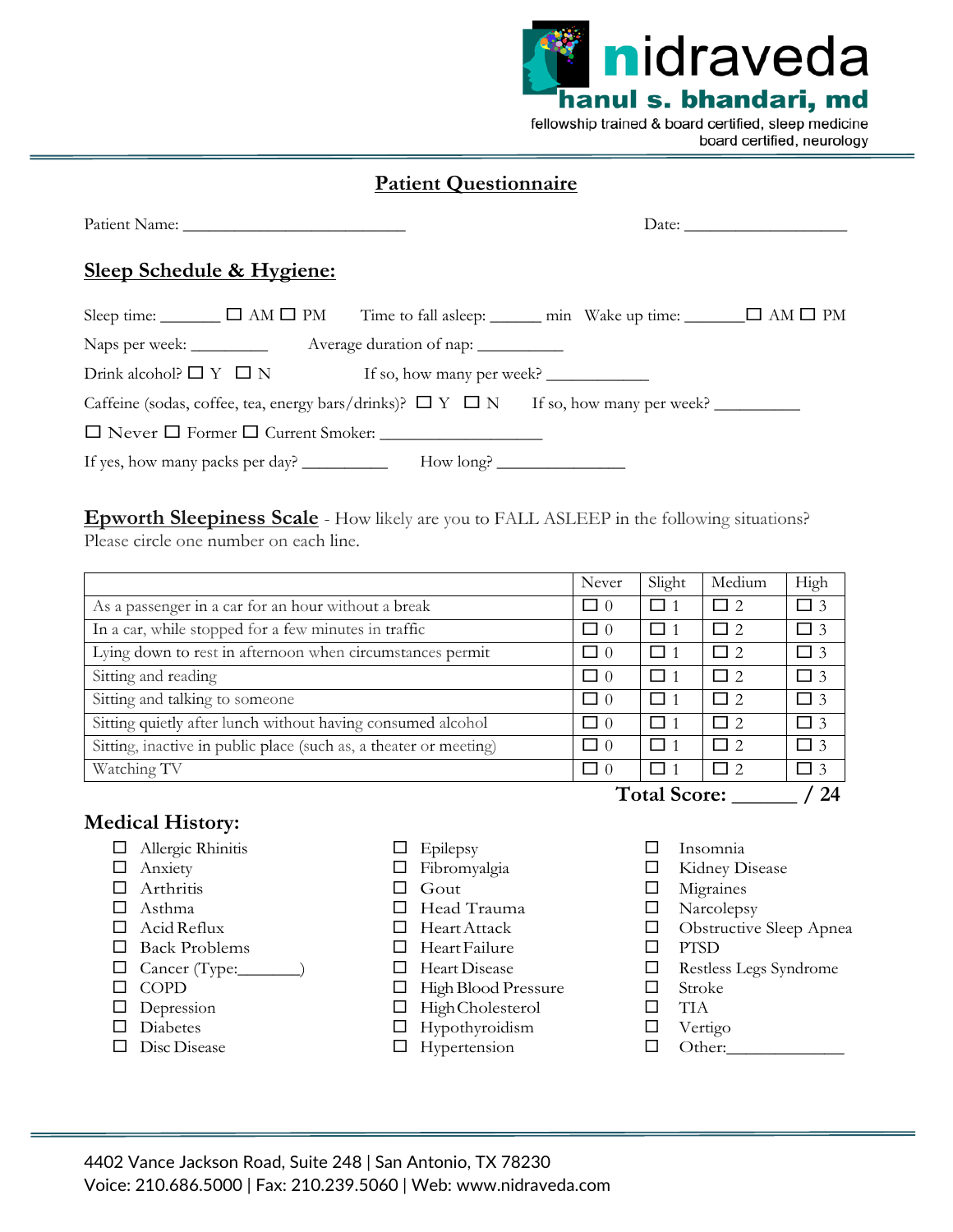|  | <b>Kindraveda</b>     |  |
|--|-----------------------|--|
|  | hanul s. bhandari, md |  |
|  |                       |  |

fellowship trained & board certified, sleep medicine board certified, neurology

#### Date:

# **Surgical History:**

| □      | Adenoidectomy                                           | $\Box$ |                                                                                                                      |
|--------|---------------------------------------------------------|--------|----------------------------------------------------------------------------------------------------------------------|
| □      | Appendectomy                                            |        | □ Hernia Repair                                                                                                      |
|        |                                                         |        |                                                                                                                      |
| □      | Bariatric Surgery (Specify): ______________             | $\Box$ | Hysterectomy                                                                                                         |
| $\Box$ | Brain Surgery (Specify): ________________               | $\Box$ |                                                                                                                      |
| □      | CABG                                                    | $\Box$ | Septoplasty                                                                                                          |
| □      | Cardiac Catheterization (Stents?) _______               | □      | Tonsillectomy                                                                                                        |
| ⊔      | <b>Cataract Surgery</b>                                 | □      | Tubal ligation                                                                                                       |
| □      | Cholecystectomy                                         |        |                                                                                                                      |
| □      | C-Section                                               |        |                                                                                                                      |
|        | Medication Allergies: Medication Allergies:             |        |                                                                                                                      |
|        |                                                         |        |                                                                                                                      |
|        |                                                         |        | <u> 1999 - Jan James James James James James James James James James James James James James James James James J</u> |
|        |                                                         |        |                                                                                                                      |
|        |                                                         |        |                                                                                                                      |
|        |                                                         |        |                                                                                                                      |
|        |                                                         |        |                                                                                                                      |
|        |                                                         |        |                                                                                                                      |
|        | <u> 1989 - Johann John Stone, mars et al. (</u> † 1920) |        |                                                                                                                      |
|        |                                                         |        |                                                                                                                      |
|        |                                                         |        |                                                                                                                      |
|        |                                                         |        |                                                                                                                      |
|        |                                                         |        |                                                                                                                      |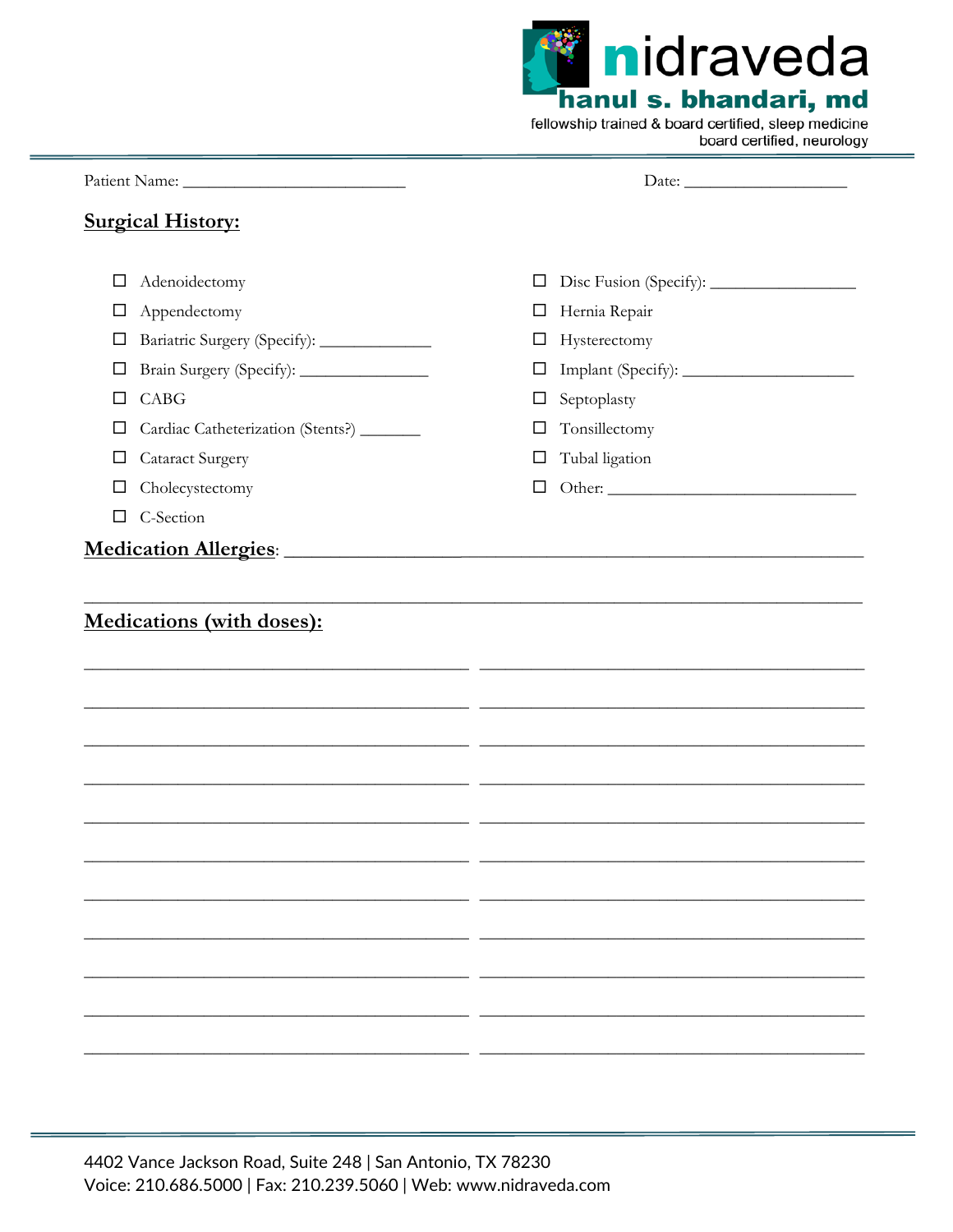

Patient Name: \_\_\_\_\_\_\_\_\_\_\_\_\_\_\_\_\_\_\_\_\_\_\_\_\_\_ Date: \_\_\_\_\_\_\_\_\_\_\_\_\_\_\_\_\_\_\_\_\_

# **Family Medical History (include all relevant medical conditions):**

| Grandparents (maternal? paternal?): _______________ |
|-----------------------------------------------------|

**Review of Systems** - Please mark any of the following symptoms you may be experiencing now or in the recent past (specify duration of symptoms, when possible):

| General          | $\Box$ Fever $\Box$ Night Sweats $\Box$ Significant Weight Gain $\Box$ Significant Weight Loss                                                                        |
|------------------|-----------------------------------------------------------------------------------------------------------------------------------------------------------------------|
| Eyes             | $\Box$ Dry Eyes $\Box$ Vision Changes $\Box$ Irritation $\Box$ Blurred Vision                                                                                         |
| <b>ENMT</b>      | $\Box$ Difficulty Hearing $\Box$ Ear Pain $\Box$ Frequent Nosebleeds $\Box$ Sinus Problems<br>$\Box$ Snoring $\Box$ Dry Mouth $\Box$ Sore Throat $\Box$ Bleeding Gums |
| Cardiovascular   | Chest Pain $\Box$ Arm Pain on Exertion $\Box$ Shortness of Breath on walking<br>$\Box$ Shortness of Breath lying down $\Box$ Palpitations $\Box$ Known Heart Murmur   |
| Respiratory      | $\Box$ Cough $\Box$ Wheezing $\Box$ Shortness of breath $\Box$ Coughing Blood $\Box$ Sleep Apnea                                                                      |
| Gastrointestinal | $\Box$ Abdominal Pain $\Box$ Vomiting $\Box$ Loss of Appetite $\Box$ Diarrhea $\Box$ Heartburn<br>$\Box$ Vomiting Blood $\Box$ GERD                                   |
| Genitourinary    | $\Box$ Incontinence $\Box$ Difficulty Urinating $\Box$ Increased Frequency $\Box$ Blood in Urine                                                                      |
| Musculoskeletal  | $\Box$ Muscle Aches $\Box$ Muscle Weakness $\Box$ Joint Pain $\Box$ Back Pain<br>$\square$ Swelling in the extremities                                                |
| Integumentary    | $\Box$ Abnormal Mole $\Box$ Jaundice $\Box$ Rash $\Box$ Lacerations $\Box$ Dry Skin                                                                                   |
| Neurologic       | $\square$ Loss of Consciousness $\square$ Weakness $\square$ Numbness $\square$ Seizures $\square$ Dizziness<br>$\Box$ Migraines $\Box$ Headaches $\Box$ Tremors      |
| Psychiatric      | $\Box$ Depression $\Box$ Sleep Disturbances $\Box$ Alcohol Abuse $\Box$ Hallucinations<br>$\Box$ Anxiety $\Box$ Suicidal Thoughts                                     |
| Endocrine        | $\Box$ Fatigue $\Box$ Heat Intolerance $\Box$ Cold Intolerance $\Box$ Excessive Thirst $\Box$ Hair Loss                                                               |
| Hematologic      | $\Box$ Bruising $\Box$ Excessive Bleeding $\Box$ Swollen Glands                                                                                                       |
| Allergic         | $\Box$ Runny Nose $\Box$ Sinus Pressure $\Box$ Itching $\Box$ Hives $\Box$ Frequent Sneezing                                                                          |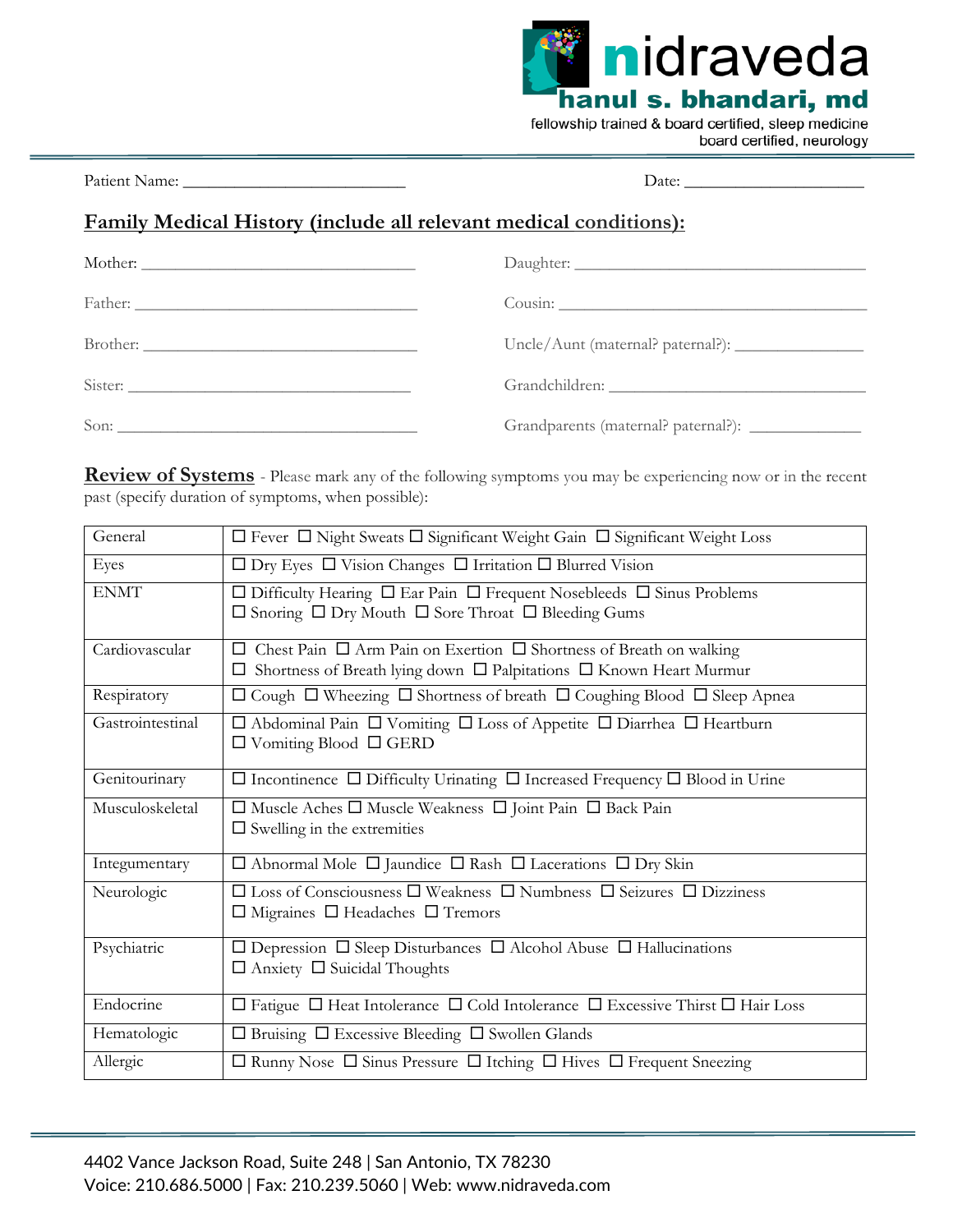

# **Credit Card on File Policy**

At Nidraveda, we require your credit card information to be stored for future payment for some of the following reasons:

- Your insurance company may not reimburse us for medical services or only make partial payment, because of the following:
	- o Co-insurance may be applied to the charges
	- o Deductible has not been met for the current calendar year
	- o Policy has terminated, or there is a gap in coverage.
	- o Service may be deemed as not a payable benefit for your plan.
- You may have a copayment for medical services.
- You wish to set up a payment plan for a large balance on account.

## **Credit Card Authorization**

By signing below, I authorize Nidraveda to keep a credit card on file for future payments and to charge all balances accrued on the patients listed below with the information saved. I further understand that if a payment is denied by the credit card on file, I will not be able to schedule any further appointments with Nidraveda until the balance has been paid in full and account may be sent to outside collection agency and patient may be discharged from the practice. I am aware that if any of my personal information has changed, I am responsible to notify Nidraveda of the change(s) to ensure they have the most current information to contact me or process payment accurately.

 $\overline{\phantom{a}}$  , where  $\overline{\phantom{a}}$  , where  $\overline{\phantom{a}}$  , where  $\overline{\phantom{a}}$  ,  $\overline{\phantom{a}}$  ,  $\overline{\phantom{a}}$  ,  $\overline{\phantom{a}}$  ,  $\overline{\phantom{a}}$  ,  $\overline{\phantom{a}}$  ,  $\overline{\phantom{a}}$  ,  $\overline{\phantom{a}}$  ,  $\overline{\phantom{a}}$  ,  $\overline{\phantom{a}}$  ,  $\overline{\phantom{a}}$  ,  $\overline{\phantom$ Signature of Patient or Responsible Party

 $\overline{\phantom{a}}$  , where  $\overline{\phantom{a}}$  , where  $\overline{\phantom{a}}$  ,  $\overline{\phantom{a}}$  ,  $\overline{\phantom{a}}$  ,  $\overline{\phantom{a}}$  ,  $\overline{\phantom{a}}$  ,  $\overline{\phantom{a}}$  ,  $\overline{\phantom{a}}$  ,  $\overline{\phantom{a}}$  ,  $\overline{\phantom{a}}$  ,  $\overline{\phantom{a}}$  ,  $\overline{\phantom{a}}$  ,  $\overline{\phantom{a}}$  ,  $\overline{\phantom{a}}$  , Description of Responsible Party's Authority

 $\overline{\phantom{a}}$  , where  $\overline{\phantom{a}}$  , where  $\overline{\phantom{a}}$  , where  $\overline{\phantom{a}}$  ,  $\overline{\phantom{a}}$  ,  $\overline{\phantom{a}}$  ,  $\overline{\phantom{a}}$  ,  $\overline{\phantom{a}}$  ,  $\overline{\phantom{a}}$  ,  $\overline{\phantom{a}}$  ,  $\overline{\phantom{a}}$  ,  $\overline{\phantom{a}}$  ,  $\overline{\phantom{a}}$  ,  $\overline{\phantom{a}}$  ,  $\overline{\phantom$ Name of Patient or Responsible Party

 $\overline{\phantom{a}}$  , where  $\overline{\phantom{a}}$  , where  $\overline{\phantom{a}}$  ,  $\overline{\phantom{a}}$  ,  $\overline{\phantom{a}}$  ,  $\overline{\phantom{a}}$  ,  $\overline{\phantom{a}}$  ,  $\overline{\phantom{a}}$  ,  $\overline{\phantom{a}}$  ,  $\overline{\phantom{a}}$  ,  $\overline{\phantom{a}}$  ,  $\overline{\phantom{a}}$  ,  $\overline{\phantom{a}}$  ,  $\overline{\phantom{a}}$  ,  $\overline{\phantom{a}}$  , Date

# **Acknowledgment of Receipt of Notice of Privacy Practices**

I certify that I have received a copy of the Notice of Privacy Practices. The Notice of Privacy Practices describes the types of uses and disclosures of my protected health information that might occur in my treatment, payment of my bills, and/or in the performance of Nidraveda and/or its related entities operations. The Notice of Privacy Practices also describes my rights and Nidraveda and/or its related entities duties with respect to my protected health information. The Notice of Privacy Practices is posted in Nidraveda lobby.

Nidraveda and/or its related entities reserve(s) the right to change the privacy practices that are described in the Notice of Privacy Practices. I may obtain a revised Notice of Privacy Practices by calling the office and requesting a revised copy be sent in the mail or asking for one at the time of my next appointment.

Signature of Patient or Responsible Party

 $\overline{\phantom{a}}$  , where  $\overline{\phantom{a}}$  , where  $\overline{\phantom{a}}$  , where  $\overline{\phantom{a}}$  ,  $\overline{\phantom{a}}$  ,  $\overline{\phantom{a}}$  ,  $\overline{\phantom{a}}$  ,  $\overline{\phantom{a}}$  ,  $\overline{\phantom{a}}$  ,  $\overline{\phantom{a}}$  ,  $\overline{\phantom{a}}$  ,  $\overline{\phantom{a}}$  ,  $\overline{\phantom{a}}$  ,  $\overline{\phantom{a}}$  ,  $\overline{\phantom$ 

 $\overline{\phantom{a}}$  , where  $\overline{\phantom{a}}$  , where  $\overline{\phantom{a}}$  , where  $\overline{\phantom{a}}$  ,  $\overline{\phantom{a}}$  ,  $\overline{\phantom{a}}$  ,  $\overline{\phantom{a}}$  ,  $\overline{\phantom{a}}$  ,  $\overline{\phantom{a}}$  ,  $\overline{\phantom{a}}$  ,  $\overline{\phantom{a}}$  ,  $\overline{\phantom{a}}$  ,  $\overline{\phantom{a}}$  ,  $\overline{\phantom{a}}$  ,  $\overline{\phantom$ 

 $\overline{\phantom{a}}$  , where  $\overline{\phantom{a}}$  , where  $\overline{\phantom{a}}$  ,  $\overline{\phantom{a}}$  ,  $\overline{\phantom{a}}$  ,  $\overline{\phantom{a}}$  ,  $\overline{\phantom{a}}$  ,  $\overline{\phantom{a}}$  ,  $\overline{\phantom{a}}$  ,  $\overline{\phantom{a}}$  ,  $\overline{\phantom{a}}$  ,  $\overline{\phantom{a}}$  ,  $\overline{\phantom{a}}$  ,  $\overline{\phantom{a}}$  ,  $\overline{\phantom{a}}$  , Description of Responsible Party's Authority

Name of Patient or Responsible Party

 $\overline{\phantom{a}}$  , where  $\overline{\phantom{a}}$  , where  $\overline{\phantom{a}}$  ,  $\overline{\phantom{a}}$  ,  $\overline{\phantom{a}}$  ,  $\overline{\phantom{a}}$  ,  $\overline{\phantom{a}}$  ,  $\overline{\phantom{a}}$  ,  $\overline{\phantom{a}}$  ,  $\overline{\phantom{a}}$  ,  $\overline{\phantom{a}}$  ,  $\overline{\phantom{a}}$  ,  $\overline{\phantom{a}}$  ,  $\overline{\phantom{a}}$  ,  $\overline{\phantom{a}}$  , Date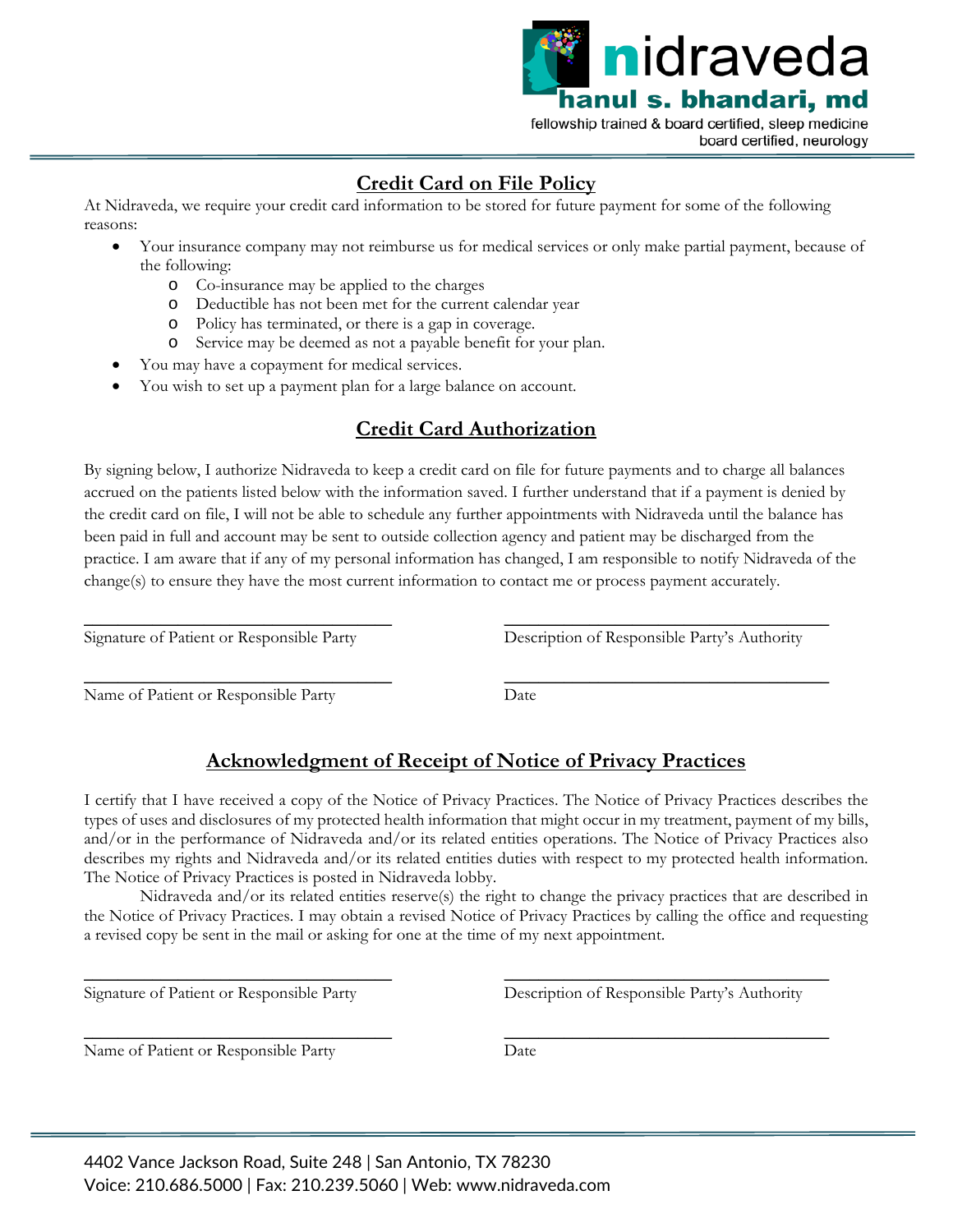

# **Nidraveda, P.A. Financial and Physician Office Policies**

Thank you for choosing Nidraveda, P.A. and/or its related entities as your healthcare provider. We are committed to providing you with quality and affordable health care. Our billing department will be available to discuss our fees and policies with you if you have any questions. We ask that all responsible parties read and signing our financial and office policies form prior to seeing the physician. A copy will be provided to you upon request.

**1. Insurance.** It is your responsibility to understand with which insurance plans Nidraveda, P.A. participates. If you are not insured by a plan we do business with, payment in full is expected at each visit. If you are insured by a plan we do business with, but don't have an up-to-date insurance card, payment in full for each visit is required until we can verify your coverage. Knowing your insurance benefits is your responsibility. Please contact your insurance company with any questions you may have regarding your coverage. Your health insurance policy is a contract between you and your insurance company, and it is your sole responsibility to understand its terms and conditions, this includes all prescribed medications.

**2. Co-Payments and Deductibles.** All co-payments and deductibles must be paid at the time of service. This arrangement is part of your contract with your insurance company. Failure on our part to collect co-payments and deductibles from patients can be considered fraud. Please help us in upholding the law by paying your co-payment at each visit. If you have a balance on your account we will ask for that payment as well. For you convenience, we accept cash, check, Visa, MasterCard, American Express, and Discover cards.

**3. Claims Submission.** We will submit your claims and assist you in any way we reasonably can to help get your claims paid. Your insurance company may need you to supply certain information directly. It is your responsibility to comply with their request. Please be aware that the balance of your claim is your responsibility whether or not your insurance company pays your claim. Your insurance benefit is a contract between you and your insurance company; we are not party to that contract.

**4. Non-Covered Services.** Please be aware that some (and perhaps all) of the services you receive may be non-covered or not considered reasonable or necessary by Medicare or other insurers. You must pay for these services in full at the time of visit. Nidraveda, P.A. and/or its related entities provides services that are medically necessary in the physician's professional opinion. Reduction of rejection of any claim by your insurance company does not relieve you of your obligation. In the event that your insurance company pays us for a claim that you had already paid and you are due a refund, we will be happy to expedite your refund or credit your account. You are ultimately responsible for all charges that are not covered under your health care policy.

**5. Proof of Insurance.** All patients must complete our patient information form before seeing the doctor. We must obtain a copy of your driver's license and current valid insurance to provide proof of insurance. If you fail to provide us with the correct insurance information in a timely manner, you may be responsible for the balance of a claim. Please ensure that all personal and insurance information is correct at any time of each visit. If your insurance changes, please notify us before your next visit so we can make the appropriate changes to help you receive your maximum benefits. If your insurance company does not pay your claim in 45 days, the balance will automatically be billed to you.

**6. Primary Care Physician Referral.** Some insurance companies require a referral from your primary care physician before being seen by a Nidraveda physician. If your appointment requires a referral form your primary care physician, that referral will need to be on file with our office before the next appointment day. If you are seen without a referral form on file and the insurance company does not pay, you will be responsible for all charges.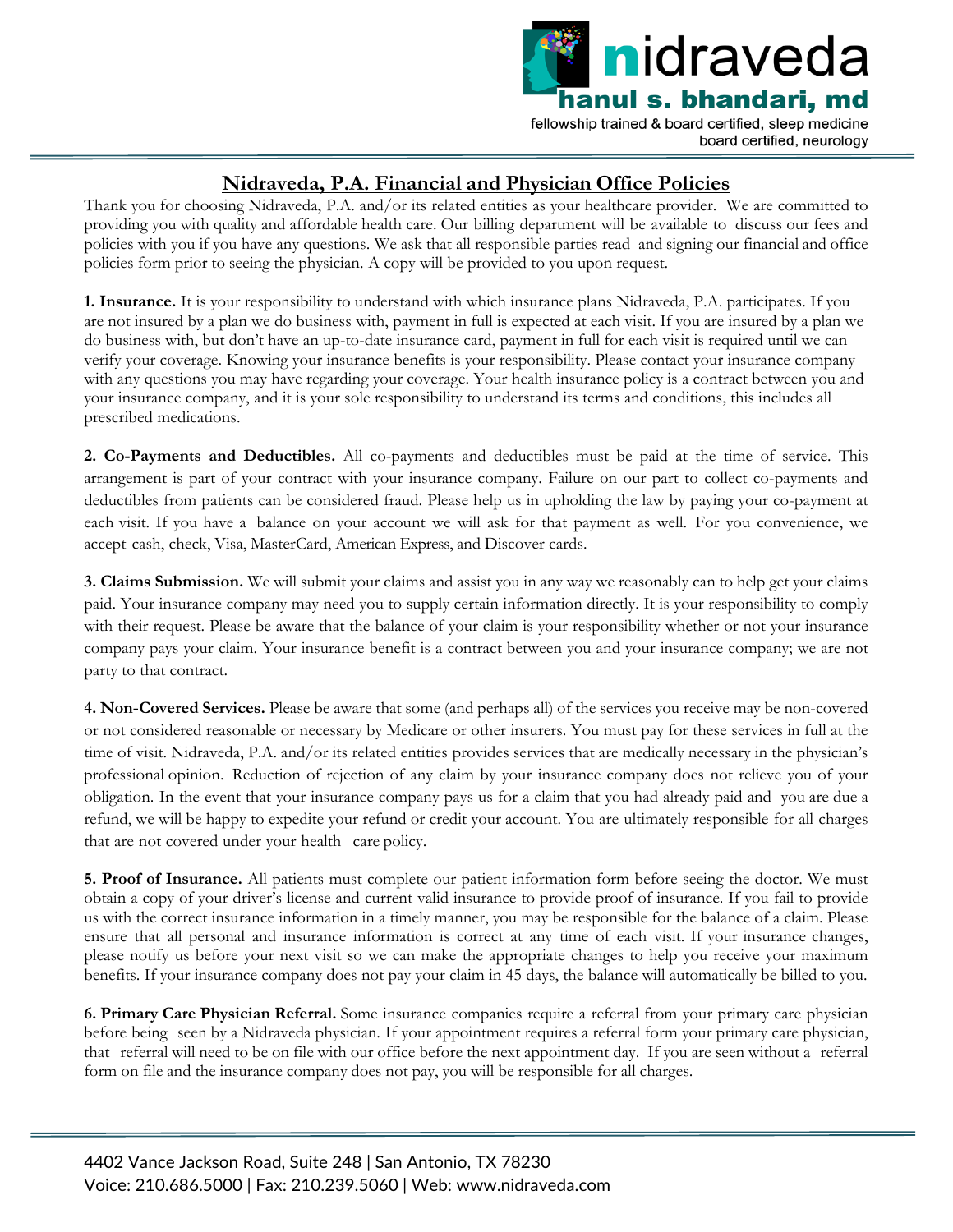

**7. Non-Payment.** If your account is over 90 days past due, you will receive a letter stating that you have 20 days to pay your account in full. Partial payments will not be accepted unless otherwise negotiated. Please be aware that if a balance remains unpaid, we may refer your account to a collection agency and you may be discharged from this practice. If this is to occur, you will be notified by regular and certified mail that you have 30 days to find alternative medical care. During that 30-day period, our physician will only be able to treat you on an emergency basis. If non-payment continues, legal action may be taken. Any legal fees will be your responsibility.

**8. Letters / Form Completion.** There is a minimum of \$50.00 fee to complete any single document. Please note that we do our best to complete this paperwork for you in a timely and efficient manner. We require a minimum of 3 to 5 business days to complete this paperwork. There is a fee for copies of medical records not requested by another physician. Please ask the receptionist for an estimate if you need copies of your records. There is a \$50.00 fee for any returned check. After one instance of a returned check, all further payment will be required to be in the form of credit card, cash or money order only.

**9. Broken/Missed Appointments.** Broken appointments represent not only a cost to us, but also an inability to provide services to others who could have been seen in the time set aside for you. We require **24 hour** notice of cancellation to avoid a \$50 cancellation fee for a scheduled appointment. It is your responsibility to remember your appointment. After 3 "no show" appointments we reserve the right to terminate the physician/patient relationship. A notification will be sent to the responsible party and to the referring physician. If you are more than 15 minutes late for you appointment and have not called the office to inform us, we will reschedule your appointment.

**10. Prescription Refills.** All prescription refills **must** be called to your pharmacy. Your pharmacy can submit the refill request electronically, or they may fax the request to 210.239.5060. We DO NOT accept calls directly from patients for refills. Please do not wait until you are out of medication to ask your pharmacy for a refill. We require 2 business days to respond to a refill request. Please note that we do not process refill requests on weekends or holidays. The patient must have a follow-up appointment scheduled or have been seen within the last 6 months in order to have any prescriptions refilled.

**11. Triplicate Prescriptions.** Due to Texas state laws, we have adopted the following policies regarding Triplicate prescriptions (Triplicate prescriptions are for Schedule II controlled substances): We will not mail Triplicate prescriptions. All expired Triplicate prescriptions that are not filled must be returned to our office. Triplicate prescriptions must be filled within 21 days. There is a \$5.00 fee for each triplicate prescription that is not pickedup in a timely manner and a \$25.00 fee for expired triplicate prescriptions (i.e. not picked-up in a timely manner).

**I have read and understand the payment policy and agree to abide by its guidelines:**

**\_\_\_\_\_\_\_\_\_\_\_\_\_\_\_\_\_\_\_\_\_\_\_\_\_\_\_\_\_\_\_\_\_\_\_\_ Signature of Patient or Responsible Party**

**\_\_\_\_\_\_\_\_\_\_\_\_\_\_\_\_\_\_\_\_\_\_\_\_\_\_\_\_\_\_\_\_\_\_\_\_**

**\_\_\_\_\_\_\_\_\_\_\_\_\_\_\_\_\_\_\_\_\_\_\_\_\_\_\_\_\_\_\_\_\_\_\_\_\_\_ Description of Responsible Party's Authority**

**\_\_\_\_\_\_\_\_\_\_\_\_\_\_\_\_\_\_\_\_\_\_\_\_\_\_\_\_\_\_\_\_\_\_\_\_\_\_**

**Name of Patient or Responsible Party**

**Date**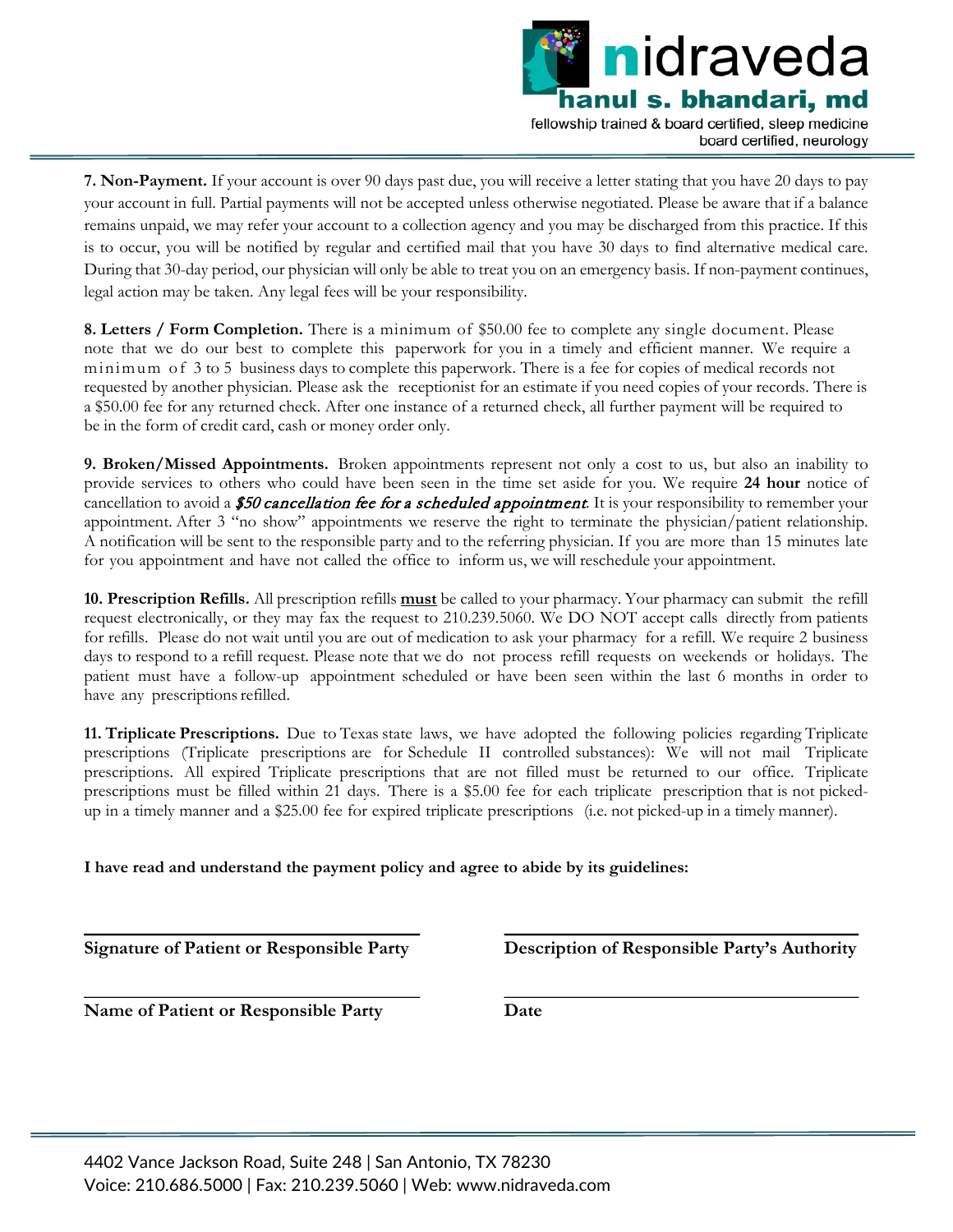

## **Notice of Privacy Practices**

THIS NOTICE DESCRIBES HOW MEDICAL INFORMATION ABOUT YOU MAY BE USED AND DISCLOSED AND HOW YOU CAN GET ACCESS TO THIS INFORMATION. PLEASE REVIEW CAREFULLY PRIOR TO SIGNING THE ATTACHED PAGE. SIGNING THE PAGE ATTESTS YOUR UNDERSTANDING OF THIS NOTICE.

Nidraveda and/or its related entities may use health information about you for treatment, to obtain payment for treatment and/or services, for administrative purposes, and to evaluate the quality of care and services that you receive. Your health information is contained in a medical record that is the physical property of Nidraveda and/or its related entities.

#### **Below is a summary of how Nidraveda and/or its related entities may use or disclose your health information:**

**For Treatment:** Nidraveda and/or its related entities may use your health information to provide you with medical treatment or services. For example, information obtained by a healthcare provider, such as a physician, nurse, or other personnel providing health services to you, will record information in your record that is related to your treatment This information is necessary for healthcare providers to determine what treatment you should receive. Healthcare providers will also record actions taken by them in the course of your treatment and note how you respond to these actions. Nidraveda and/or its related entities may use your health information when referring you to other healthcare professionals and facilities

**For Payment:** Nidraveda and/or its related entities may use and disclose your health information to others for the purpose of receiving payment for treatment and services that you receive. For example, a bill may be sent to you or a third-party payer, such as an insurance company or health plan. The information on the bill may contain information that identifies you, your diagnosis, and treatment and supplies used in the course of the treatment. Nidraveda may use your information to contact you about account balances.

**For Healthcare Operations:** Nidraveda and/or its related entities may use and disclose your health information for operational purposes. For example, your health information may be disclosed to members of the medical staff, risk or quality improvement personnel, and others to: evaluate the performance of our staff, assess the quality of care and outcomes in your cases and similar cases, learn how to improve our facilities and services, and determine how to continually improve the quality and effectiveness of the healthcare services we provide.

**Required by Law:** Nidraveda and/or its related entities may use and disclose information about you as required by law. For example, Nidraveda and/or its related entities may disclose information for the following purposes: judicial and administrative proceedings pursuant to legal authority, to report information related to victims of abuse, neglect, or domestic violence, to assist law enforcement officials in their law enforcement duties.

**Appointment Reminder and Treatment /Service Calls:** Nidraveda and/or its related entities may contact you to provide appointment reminders or information about treatment plans, medication or test results, other healthrelated benefits and services that may be of interest to you. When contacts are made via telephone, messages will be left on answering machines with Nidraveda name, the person calling, and the telephone number.

**Notification:** Nidraveda and/or its related entities may use or disclose information to notify or assist in notifying a family member, personal representative, or another person responsible for your care, your location, and general condition.